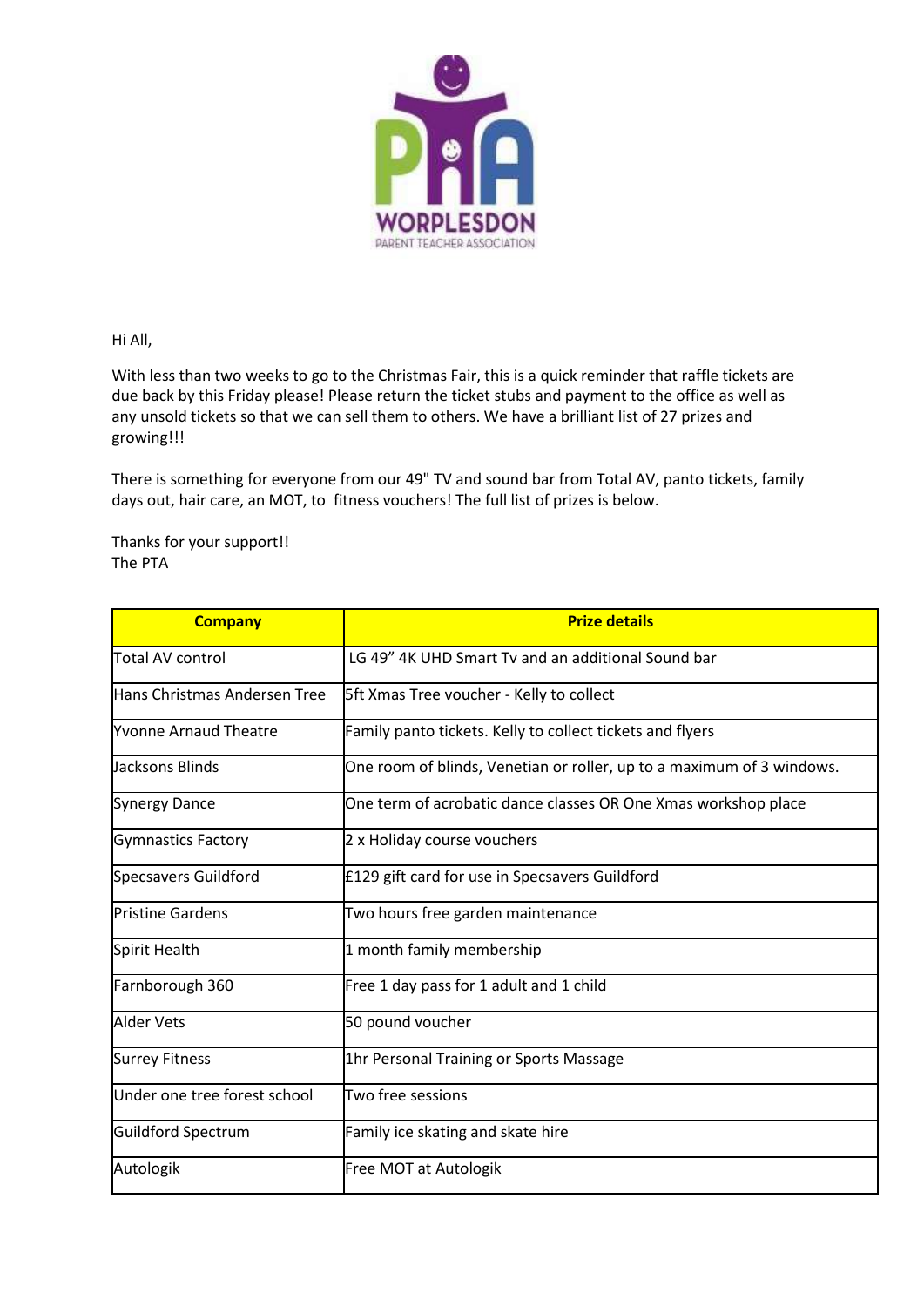

| Birdworld                     | Two kids free with full paying adult                  |
|-------------------------------|-------------------------------------------------------|
| Charley Browns Hair           | Free Blowdry voucher                                  |
| <b>Elegant Nails</b>          | <b>Free Manicure or Pedicure</b>                      |
| Hobbledown                    | One day complimentary family pass, valid for 3 months |
| Koko hair                     | free wash and blow dry - expires 31st Dec             |
| <b>Fishers Farm Park</b>      | 2 free kids with paying adults.                       |
| Airhop                        | 2 sessions at Airhop worth £12 each                   |
| Airhop                        | 2 sessions at Airhop worth £12 each                   |
| Airhop                        | 2 sessions at Airhop worth £12 each                   |
| Seafare                       | Seafare vouchers                                      |
| Luggage Tag & Passport Holder | Luggage Tag & Passport Holder                         |
| <b>Bookset</b>                | Bookset donated via office                            |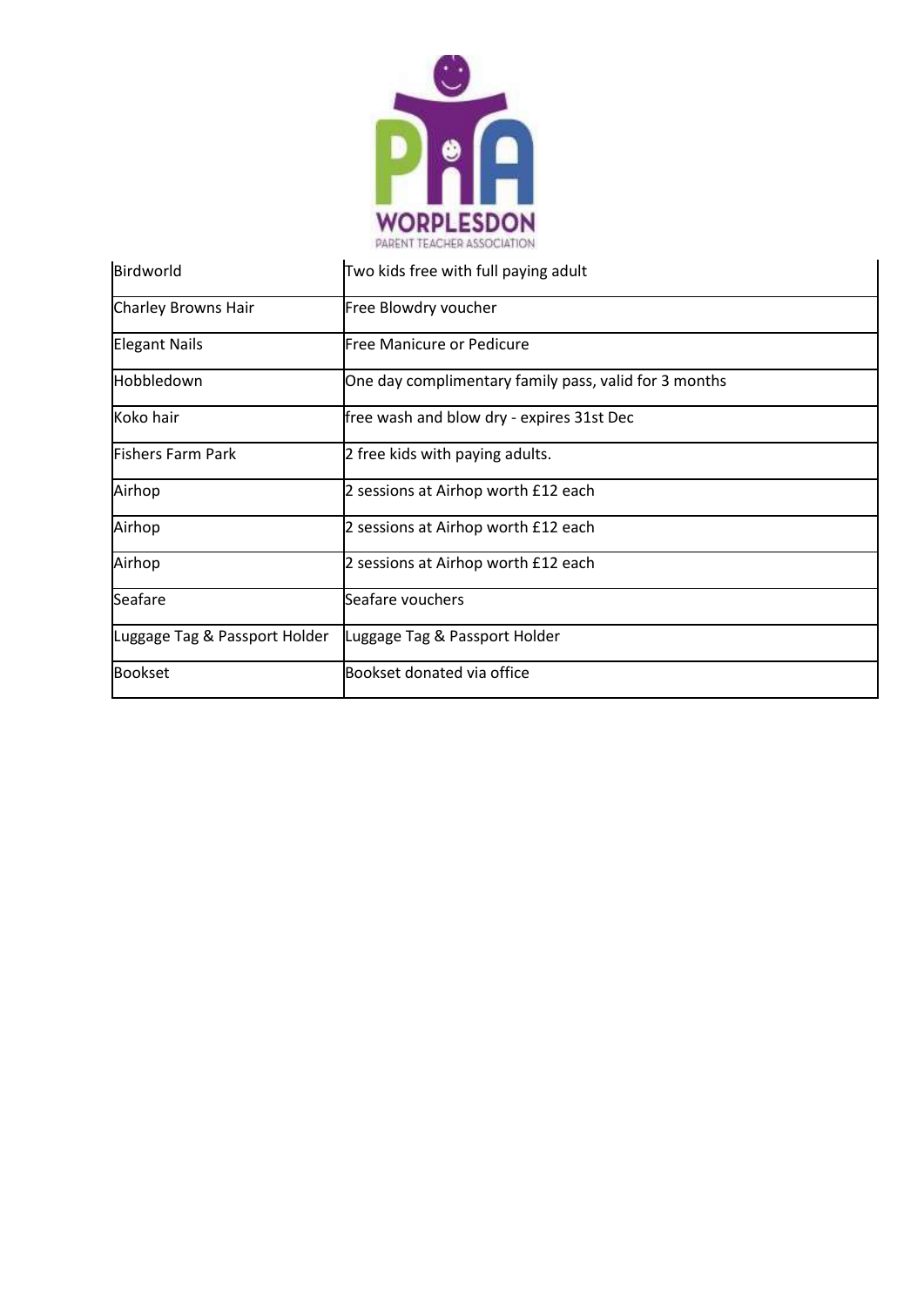

## **Countdown to the**

We know that there's a lot to remember so here's all the dates you need in one place... More information can be found on the PTA Facebook page.

## november